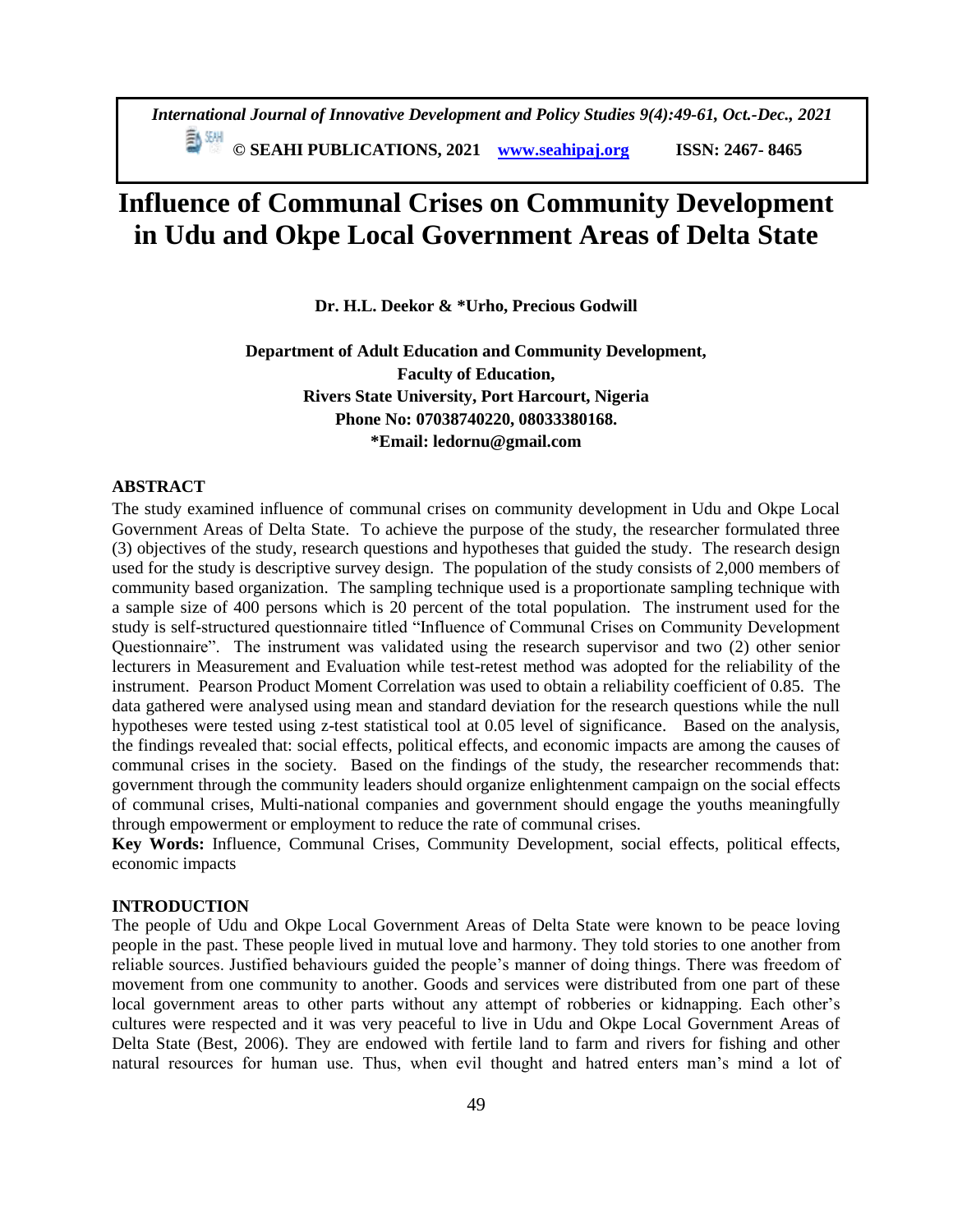contradictions, conflicts, crises and destruction of lives and property amongst some of the interest groups and individuals emerged in the area.

Ike (2010) states that conflict in the workplace or community cannot be avoided. As we cannot avoid it, instead of condemning it, we should set it to work for us. Conflict can be constructive or destructive. As a constructive element, it is a necessary stimulant for community growth. A good way of managing conflict is when a leader carefully takes advantage of any conflicting situation to improve the well-being and survival of the community.

This crises in turn pervades national underdevelopment, national disunity and political instability, crises arises from conflict through violence. It undermined human existence and human relations. Several definitions abound on conflict as it relates closely to crises.Conflict is an advanced approach for resolving issues. Weeks (1992) also state that conflict is a natural part of people's daily lives. Wilson and Hanna (1990) buttressed that conflict is a tussle that goes with creative thoughts and principles and limited resources. Nwolise (2003) posits that conflict is a struggle that involves battering, skirmishing and battling. Conflict in other hand connotes dispute, controversy and fatal differences in viewpoints of two parties involves on the matter than often resulted to verbal or weapon confrontations. In the same vein, crisis has a powerful influence on human behaviour. It goes with anger, violence and terror. The terror results from the kinds of crimes that is committed against innocent people such as armed robbery, car snatching, burglary and killing which has become a daily occurrence. Crisis is a violent situation that occurs between two opponent groups and persons. It is also an agent of change that fights against injustice and restores justice on the socio-cultural, socio-political and socio-economic affairs in a community, local government and even a state. The local governments are bestowed with bountiful natural resources and the resources are sometimes mismanaged by few members of the communities hence leads to communal crises in areas of the study.

Destruction of lives and property where bad leaders fail to provide adequate protection for people can lead to destruction of lives and property. For example, if entrusted leaders fail to perform their leadership role such as becoming a partisan. Management of scarce resources where bad leaders waste and use the resources meant for their people for selfish gains. A badleader is a person that engages in corruption, nepotism and favouritism. He converts community funds to his purse and always considers his family people when there is benefit that comes to the community. Politicians created room for militancy which is a threat to peace and community development in the area. The consequences of militancy is that illegal means of livelihood must be adopted which may result to crisis in the community (KioNimengoka, 2009).

# **Statement of the Problem**

People live together in a community for a common purpose and to share the same interest. The people of various communities address issue of common concern through identification of community needs.Despite the effort of government and non-government organizations in Delta State to introduce peace and conflict resolution programmes in every community, the communities are known for fighting, killing one another and destruction of life and properties.

Udu and Okpe Local Government Areas of Delta State are now characterized by hatred, acrimony, rancor, communal crises, conflicts, fighting among others. This sad development has thrown the various communities in Udu and Okpe Local Government Areas of Delta State into a chaotic situation. This ugly situation does not attract any meaningful community development project. In recent time, kidnapping, hostage taking, robbery, killing, oppression, thuggery, rape and vandalization of community projects are features of daily occurrence in area of the study. These happenings remain serious threat to people's lives and properties in area of the study. It is against these problems that the study seeks to investigate the influence of communal crises on community development in Udu and Okpe Local Government Areas of Delta State.

# **Purpose of the Study**

The purpose of the study was to investigate the influence of communal crises on community development in Udu and Okpe Local Government Areas of Delta State.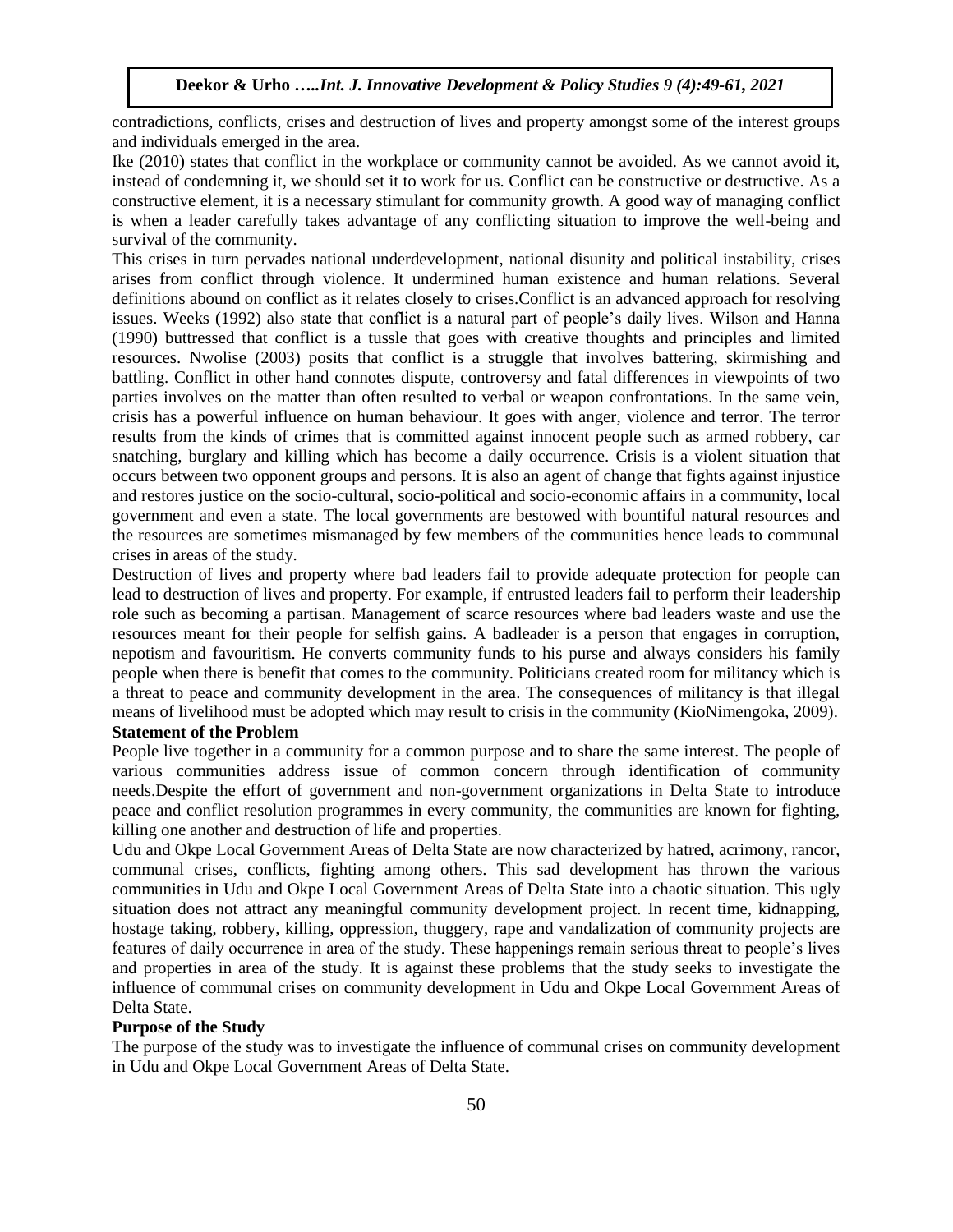Specifically, the objectives of this study are to:

- 1. Identify the social effects of communal crises on community development in Udu and Okpe Local Government Areas of Delta State.
- 2. Find out the political effects of communal crises on community development in Udu and Okpe Local Government Areas of Delta State.
- 3. Ascertain the economic impacts of communal crises on community development in Udu and Okpe Local Government Areas of Delta State.

## **Research Questions**

This study was guided by the following research questions:

- 1. What are the social effects of communal crises on community development in Udu and Okpe Local Government Area of Delta State?
- 2. What are the political effects of communal crises on community development in Udu and Okpe Local Government Area of Delta State?
- 3. What are the economic impacts of communal crises on community development in Udu and Okpe Local Government Area of Delta State?

## **Hypothesis**

The researcher formulated the null hypotheses that guided the conduct of the study.

- 1. There is no significant difference in the mean rating of the male and female responses on the social effects of communal crises and community development in Udu and Okpe Local Government Areas of Delta State.
- 2. There is no significant difference in the mean rating of the male and female responses on the effects of communal crises and community development in Udu and Okpe Local Government Areas of Delta State.
- 3. There is no significant difference in the mean rating of the male and female responses on the economic impacts of communal crises and community development in Udu and Okpe Local Government Areas of Delta State.

# **REVIEW OF RELATED LITERATURE**

#### **Concept of Community Development**

In advocating for strategy of sustainable development in line with community development is one factor. However, defining and explaining the characteristics involved in achieving a community is another factor entirely. Most often the definition of community development is almost the same with sustainable development. The main variation in definition is the geographical scope. Community development centres on particular community development while sustainable development is global development that also encompasses the community.

Environmentally, sustainable development can be defined as an economic change that impacts on global environmental sustainability with the improvement of the natural resources. Sustainable development errands bottom up change in local control for development decisions which gave rise to devolution of decision-making authority to the local level (Gibbs, 1994). The sustainable city functions as the fulcrum for decentralizing and localizing economic production and commerce and thus keeping the social surplus for community's self-sufficiency and self-enhancement. Here, sustainability imposed that the use of energy in an urban area be equate with the region in terms of natural processes such as photosynthesis, biological decomposition, and the biochemical processes that support life. New technologies will become less dependent on fossil fuels and rely more on information and biological processes (Cathorpe, 1994).

Scholars have defined community development as a balance between environmental concerns and development objectives while enhancing community relationships and promote more humane local societies. The local control for decision making is the primary means for community development. Term like: devolution of decision-making authority to the local level, increased community self-reliance and localizing economic production and commerce suggest a very active model of community development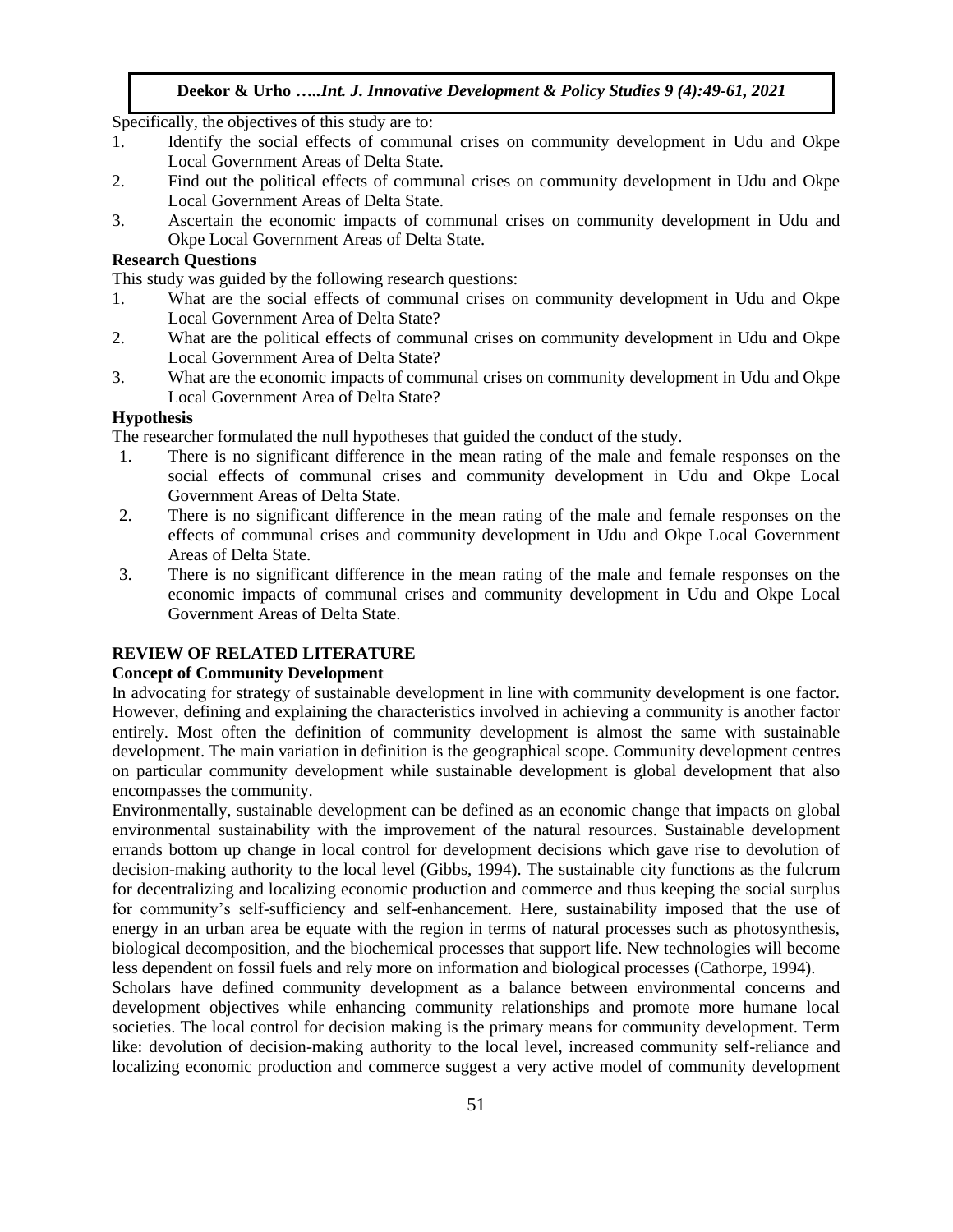which constituent actors, groups, associations, and institutions. Community development meets current needs and makes available resources for future generations. This seeks for the betterment of quality of life while reducing waste and pollution. Examples of community development included establishment of cooperative society to make affordable the acquisition of car for transportation as a means of job creation, encouraging the establishing of community supported agriculture, training and supporting local residents on beverage container recycling depot (Bray, 1993).

# **Concept of Communal crisis and its Types**

Our definitions of community and crises above have clarified the concept communal crises. The concept of communal crises is the period of conflict and acrimony that lead to struggle and fight for the individual acclaimed rights in the community (Ike, 2010). The people of the community must solve their problems or make important decision to avert danger, difficulty of confusion to maintain peace in the area. This problem of communal crisis can be solved through the process of conflict prevention. The unsolved problem creates the danger of loss of lives and destruction of properties. People should solve the problems whenever it is noticed to avoid unwanted damages.

Crisis is a confusion that leads to fighting and killing resulting to untimely death, injury, destruction and suffering. Wherever it occurs, let the people run away for their safety before the resolution. The concept of communal crises is based on the perception of conflict. Conflict is often rooted in the people's way of thinking, perceptions, views and beliefs on a particular thing. Such beliefs and perceptions could be right or wrong, reasonable or unreasonable, reality-founded or fantasy. People perceive conflict differently. This is the natural thing but the way a person perceives conflict will influence the approach he/she employs to solving the conflict. A good approach may become part of the solution.

# **Effects of Communal crises on Community Development**

Communal crises have a lot of effects on community development just like a sword with two sharp edges. In the words of Aja (2009), the common sense understanding of conflict is in the negative. It is a setback. It is disintegrative. Truly, conflict assumes this form, but not always. From the social reality perspective, conflict can lead to positive developments for the individuals, groups and the society as a whole. So conflict can be a corrective measure or warning. Conflict can be development driven. Yet, whether conflict is in the negative or positive, it cannot be left alone.

Okparanta (2009) alerts Rivers State about Ahoada West that crisis looms in Aka-Olu community as chief and other prominent men in the community embezzled scholarship fund and converted community funds meant for compensation into their personal pockets. This report proves that the money already generated by Aka-Olu citizens and planned to empower the indigenous youth for skills acquisition programme has been embezzled by their chief and others to the detriment of the others. This attitude in effect is negative to the concepts of community development.

## **Political and Social Effects of Communal Crisis**

Reoccurrence of crises have therefore weakened the social relationship that existed among the people and caused mutual suspicion instead of the spirit of cooperation among them. Spirit of development among individuals will be stronger when they are investing in property that belongs to them than those rented. This is because the people hope to reap the benefits of their investments and not think that their landlords live at their expenses. Over 60% of the respondents claimed to be occupying their own houses; with this, more cooperation towards development can be achieved easily since the people are investing to improve on their properties. Thus, high level of participation and development of an area is expected among those living peacefully together than among those living in perpetual disagreement and conflicts. More so, people farming or doing business in their own property will have extra profit with which to reinvest unlike renters who pay exorbitant rates and rents.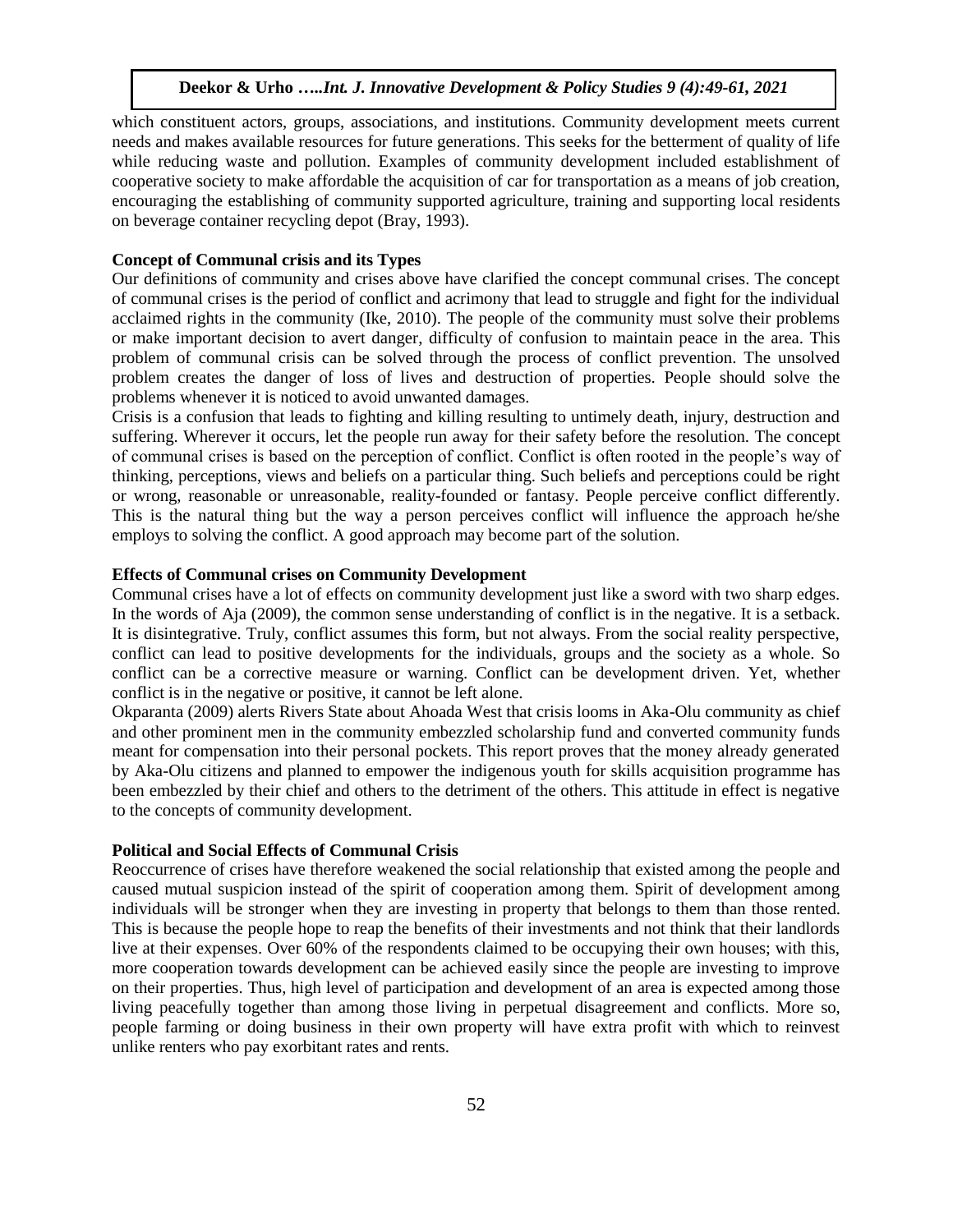The crisis created inconveniences and as well reduced the standard of living of most families and also further impoverished the already pauperized people of the area. Some households, which had better accommodation before the crisis, have to live in substandard houses with little no facilities. Before the crisis, there has been a steady increase in both duplex/bungalows and room housing types. This drop is associated with the destruction during the crisis and also limited resources to rehabilitate or develop new ones. However, what is found to be common is the same faith patterns of movement were meant to ensure safety of lives and property during the crisis period (Aliyu 1998; Lawson 1999; Bagudu 2003). The literacy level has not shown any significant change in the study area and Taraba State as a whole is one of the backward areas in terms of literacy rate. The low literacy rate is associated to poverty and lack of educational infrastructure. Basic infrastructure such as health, water, schools and electricity has suffered either destruction or disruption in the development process 80% of the respondents claimed that basic infrastructure such as electricity; road, health and water destroyed. In terms of disruption of developmental projects, only few of the respondents indicated that some development projects were disrupted. Also Takum have suffered more from this act of disruption than other communities because Takum is the Headquarter of the Local Government area where projects execution and the struggle for power is taking place.

#### **Economic Effects of Communal Crisis**

The series of violent clashes have caused untold economic, political and social havoc in the study area (Talcum Local Government Area), plus unbearable loss in human killing and injuries. The riots continue to pose serious problems for Nigeria's socio-political development, as well retard efforts at nation building. The effects of the conflict have therefore spread across all members of the community irrespective of individual occupations. The aftermath of the crisis was so great that people have to move from one activity to the other to overcome the difficult period.

Large proportion of the population is engaged in subsistence farming and it may be difficult for them to raise enough money to carter for theft needs especially the rehabilitation of their homes, payment of school fees, health care etc contribute towards communal efforts. The crisis itself has retarded and impeded development activities in the area. Field infatuation on output of farmers during the crisis years and past crisis years reviewed that farm yield dropped during the crisis periods and kept dwindling after the crisis, because all efforts made to increase food production during and after the crisis were greatly affected by the crisis. Instead available resources were channeled into rehabilitation and resettlement exercise than investment in agriculture and other business. Moreso, the scarcity input like fertilizer, herbicides, far machineries and improved seedling which naturally results from and during the period of any crisis could also have been responsible for this crisis. Naturally results from and during the period of any crisis could also have been responsible for this decline.

Households' incomes were highly affected and therefore, their inability to create wealth. Live better lives and contribute meaningfully to rural economy. The average annual incomes of households remained low throughout the Instability period. The struggle to survive through subsistence becomes more important and paramount than any other form if intensive investment. Business activities have suffered major setbacks during the crisis periods and these have negative and adverse effects on rural development activities and processes. When businesses flourish, Local Government Council generates incomes in the form of taxes and this revenue, if properly utilized for lives of the people. Many years of recurrent crisis destabilized most businesses, which are major contributors as the revenue sources of Individuals and the Local Government Council leading to loss of large share of revenues they would have generated from them. Individuals on their own parts have experienced regressive levels of profit in their business ventures. This poor performance in human activities implies limited contributions toward community development.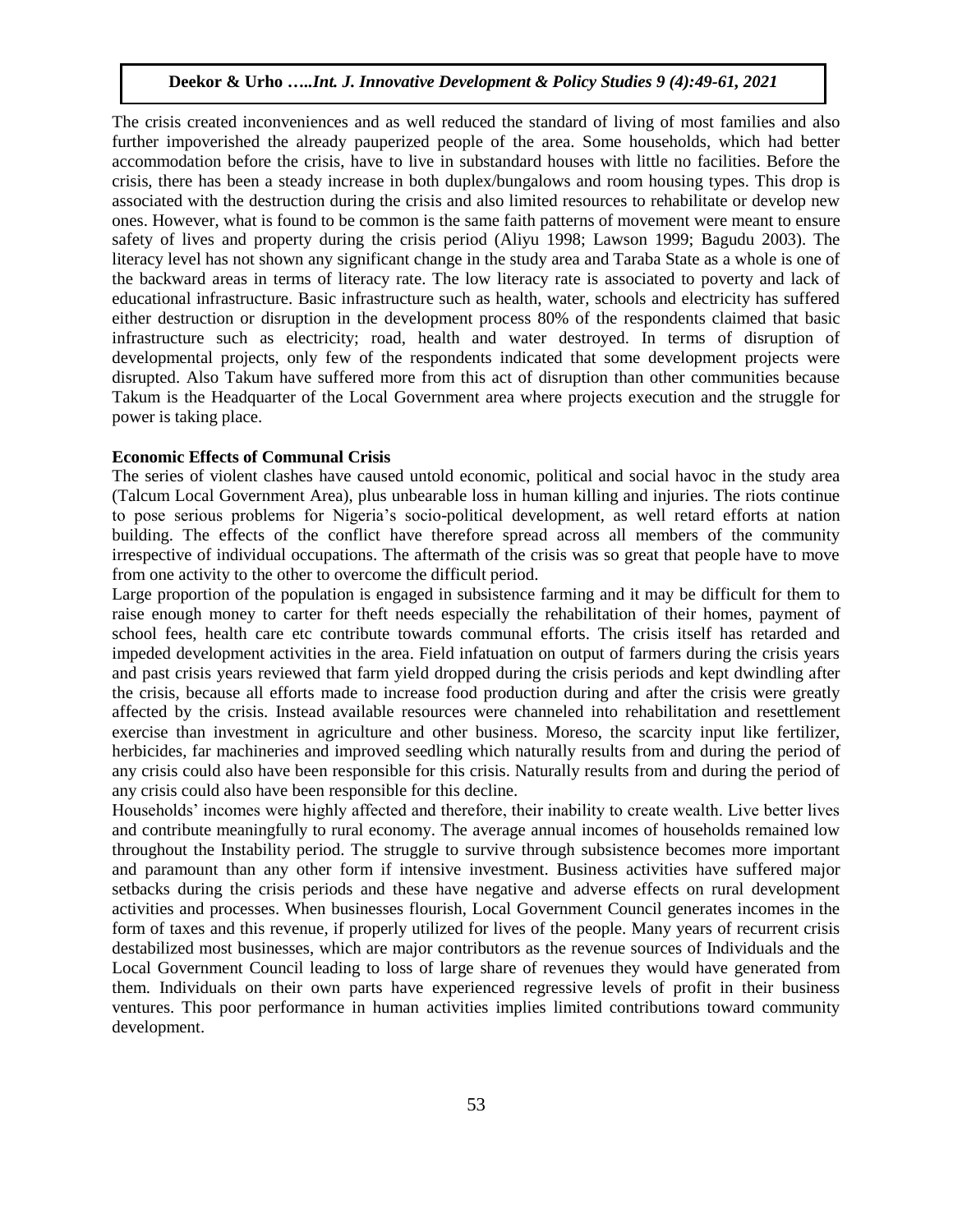# **METHODOLOGY**

**Research Design:** The research design adopted in this study is descriptive survey. Descriptive survey design according to Nzeneri (2002) deals with what is happening at present and it handles situational problems as they are, without manipulation of variables. It also allows the researcher to make recommendations based on findings from the data collected.

**Population of the Study:** The population of this study consists of 2,000 members of community based organizations in various communities in Udu and Okpe Local Government Areas of Delta State. However, according to Wimmer and Dominick (2011), population is a group or class of subjects, variables, concepts, or phenomena within the area or scope of research or study.

**Sample and Sampling Techniques:** The sample size of the study consists of 400 members of community based organizations who were selected based on 20 percent of the total population, that is, members of community based organizations in area of the study.The sampling technique that was used in this study was proportionate random sampling technique. Every member of community based organizations has equal chance of being selected for the study. The use of proportionate sampling technique guaranteed fair representation in the sample of the study.

**Instrumentation for data collection:** A well-structured questionnaire was used as an instrument for data collection. It was titled "Influence of Communal Crises on Community Development Questionnaire (ICCCDQ)". The questionnaire contains 25 items which was prepared in sections according to the research questions that guided the study. The response to each of the items in the questionnaire was based on four (4) response options modified liker scale with corresponding numbers or points as follows:

| Strongly Agree (SA)      | -       | 4 points |
|--------------------------|---------|----------|
| Agree $(A)$              |         | 3 points |
| Disagree $(D)$           |         | 2 points |
| Strongly Disagree (SD) - | 1 point |          |

**Validation of the Instrument:** The instrument used in this study was validated using the research supervisor. The questionnaire was given to the researcher's supervisor and two other experts in Measurement and Evaluation in the Department of Educational Foundations, Faculty of Education, Rivers State University to validate and check for face and content validity of the instrument. The validation of the questionnaire ensured that the language and content of the instrument were appropriate to issues being investigated.

**Reliability of the Instrument:** The reliability of an instrument is an estimate of its consistency and ability to measure a given trait over time. The researcher employed test-retest method to obtain the reliability of the research instrument. 20 copies of the questionnaire were administered twice to a group of people within an interval of two weeks to ascertain the reliability of the instrument. The scores obtained from the two tests were correlated using Pearson Product Moment Correlation Coefficient (r) at 0.05 significance level. Thus, a reliability coefficient index of 0 85 was obtained. This confirmed that the instrument was reliable enough to be used for data collection for this study.

**Method of Data Analysis:** The data collected was analysed using weighted mean and standard deviation to answer the research questions. The criterion decision rule is that any mean score that was from 2.50 and above were accepted, while the mean score that were less than 2.50 was rejected. The null hypotheses were tested using z-test statistical tool at a significance level of 0.05.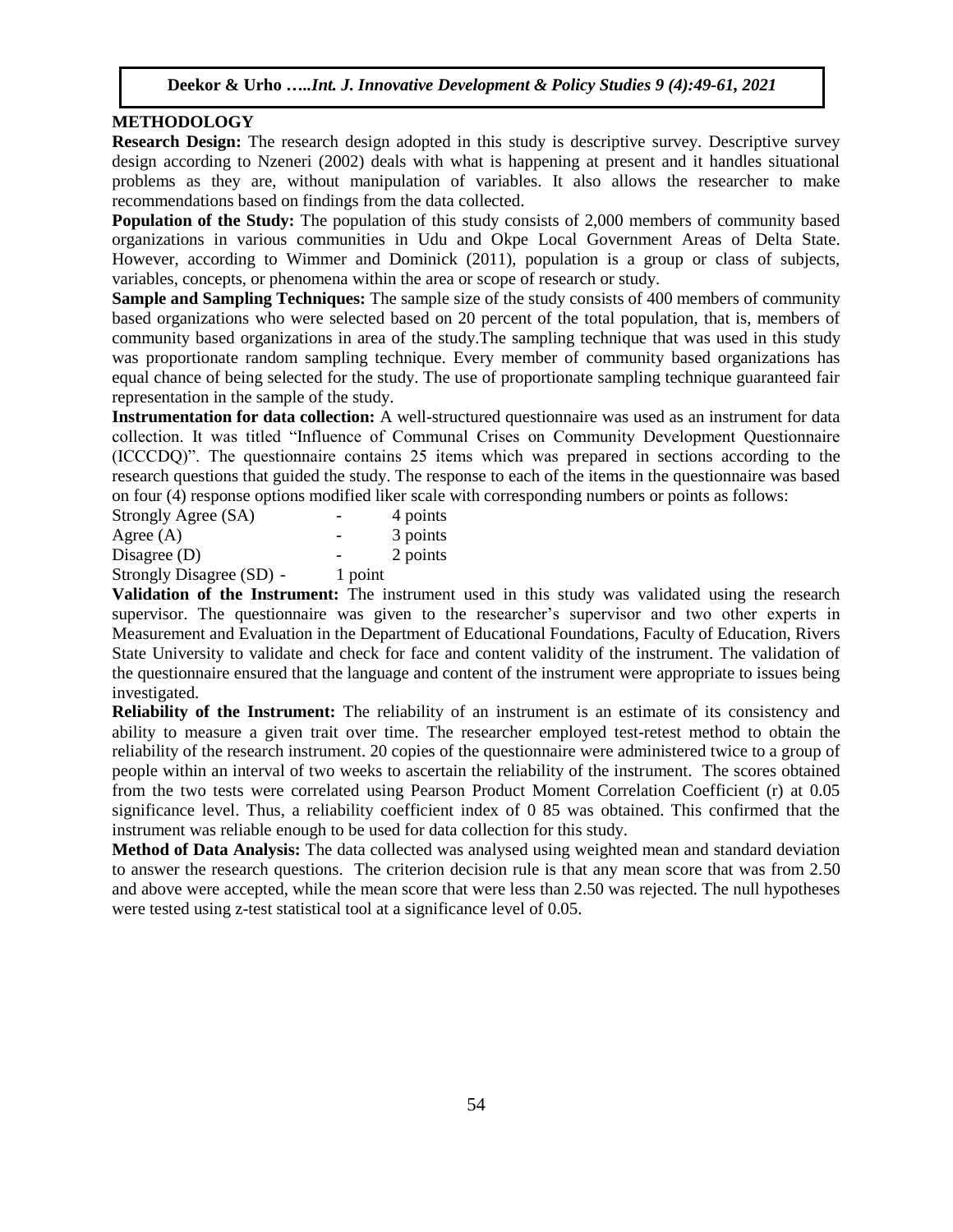## **RESULTS**

**Research Question 1:** *What are the social effects of communal crisis on community development in Udu and Okpe Local Government Areas of Delta State?*

**Table 1: Mean and Standard deviation analysis on the social effect of communal crisis on community development in Udu and Okpe Local Government Areas of Delta State**

|                      |                                             |                        | $Male = 180$ |         | Female $= 220$         |           |         |  |
|----------------------|---------------------------------------------|------------------------|--------------|---------|------------------------|-----------|---------|--|
| S/<br>N <sub>0</sub> | <b>Questionnaire Items</b>                  | Mean<br>$\overline{x}$ | <b>SD</b>    | Remarks | Mean<br>$\overline{x}$ | <b>SD</b> | Remarks |  |
| 6.                   | Lack of empowerment and people's poverty.   | 2.86                   | 0.84         | Agreed  | 2.91                   | 0.85      | Agreed  |  |
| 7.                   | People's frustration and anger.             | 2.83                   | 0.84         | Agreed  | 2.95                   | 0.86      | Agreed  |  |
| 8.                   | People's ignorance and inferiority complex. | 2.97                   | 0.86         | Agreed  | 2.98                   | 0.86      | Agreed  |  |
| 9.                   | Poor healthcare services                    | 2.94                   | 0.86         | Agreed  | 2.99                   | 0.86      | Agreed  |  |
| 10.                  | Community disorganization and insecurity of | 2.92                   | 0.85         | Agreed  | 3.00                   | 0.87      | Agreed  |  |
|                      | community projects                          |                        |              |         |                        |           |         |  |
|                      | <b>Grand Total</b>                          | 2.90                   | 0.85         |         | 2.97                   | 0.86      |         |  |
| <b>Source:</b>       | Field Survey, 2021.                         |                        |              |         |                        |           |         |  |

The data analyzed in table 1 above indicated that the respondents accepted the point that lack of empowerment and people's level of poverty is one of the social effects of communal crises in Udu and Okpe Local Government Areas of Delta State. The respondents also agreed that people's high level of frustration and anger are among the social effects of communal crises in Udu and Okpe Local Government Areas of Delta State. It was still noticed in the table that the respondents accepted the fact that people's ignorance and inferiority complex are also social effects of communal crises in Udu and Okpe Local Government Areas of Delta State. The analysis also revealed that poor healthcare services is a social effect of communal crises in Udu and Okpe Local Government Areas of Delta State. The respondents still accepted the point that community disorganization and insecurity of community projects are among the social effects of communal crises in Udu and Okpe Local Government Areas of Delta State.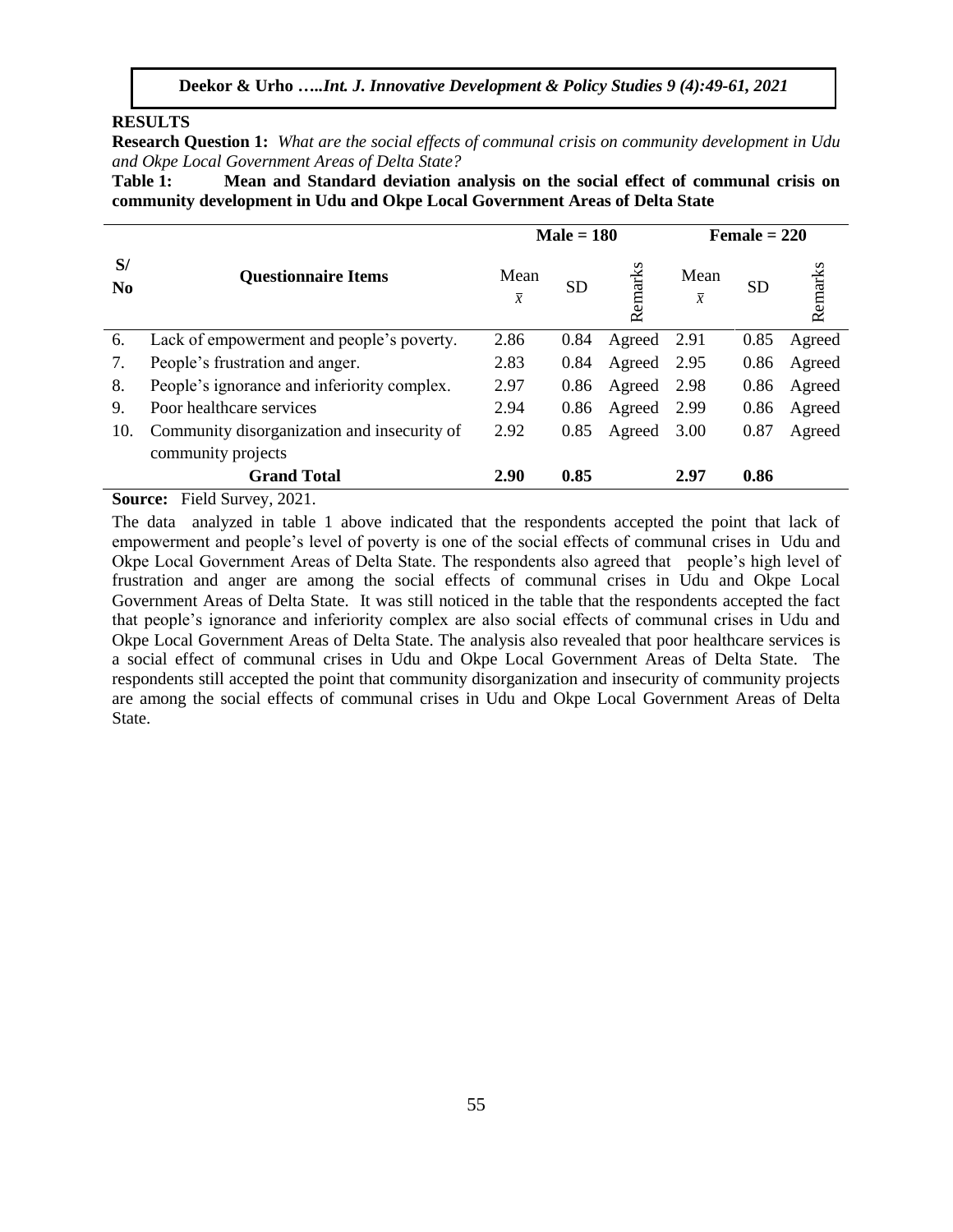**Research Question 2:** *What are the political effects of communal crisis on community development in Udu and Okpe Local Government Areas of Delta State?*

**Table 2: Mean and Standard deviation analysis on the political effects of communal crisis on community development in Udu and Okpe Local Government Areas of Delta State**

|                      |                                          |                        | $Male = 180$ | Female $= 220$ |                        |      |         |
|----------------------|------------------------------------------|------------------------|--------------|----------------|------------------------|------|---------|
| S/<br>N <sub>0</sub> | <b>Questionnaire Items</b>               | Mean<br>$\overline{x}$ | <b>SD</b>    | Remarks        | Mean<br>$\overline{x}$ | SD   | Remarks |
| 11.                  | Kidnapping and hostage taking.           | 2.83                   | 0.84         | Agreed         | 2.91                   | 0.85 | Agreed  |
| 12.                  | Robbery and killing                      | 2.72                   | 0.82         | Agreed         | 2.86                   | 0.84 | Agreed  |
| 13.                  | Terrorism and oppressions.               | 2.75                   | 0.83         | Agreed         | 2.93                   | 0.85 | Agreed  |
| 14.                  | Thuggery and rapping.                    | 2.69                   | 0.82         | Agreed         | 2.95                   | 0.86 | Agreed  |
| 15.                  | Vandalization of community development   | 2.67                   | 0.82         | Agreed         | 2.87                   | 0.85 | Agreed  |
|                      | projects.                                |                        |              |                |                        |      |         |
|                      | <b>Grand Total</b>                       | 2.73                   | 0.83         |                | 2.90                   | 0.85 |         |
| $\sim$               | $T''$ 110<br>$\sim$ $\sim$ $\sim$ $\sim$ |                        |              |                |                        |      |         |

**Source:** Field Survey, 2021.

The analysis in table 2 above showed that the respondents accepted the view that kidnapping and hostage taking are part of political effects of communal crises in Udu and Okpe Local Government Areas of Delta State. The table still indicated that the respondents agreed on the point that robbery and killing are among the political effects of communal crises in Udu and Okpe Local Government Areas of Delta State. It was also observed from the analysis that the respondents accepted the fact that terrorism and oppressions are political effects of communal crises in Udu and Okpe Local Government Areas of Delta State. The table still showed that the respondents agreed the fact that thuggery and rapping are the political effects of communal crises in Udu and Okpe Local Government Areas of Delta State. The respondents also accepted the view that vandalization of community development project is among the political effects of communal crises in Udu and Okpe Local Government Areas of Delta State.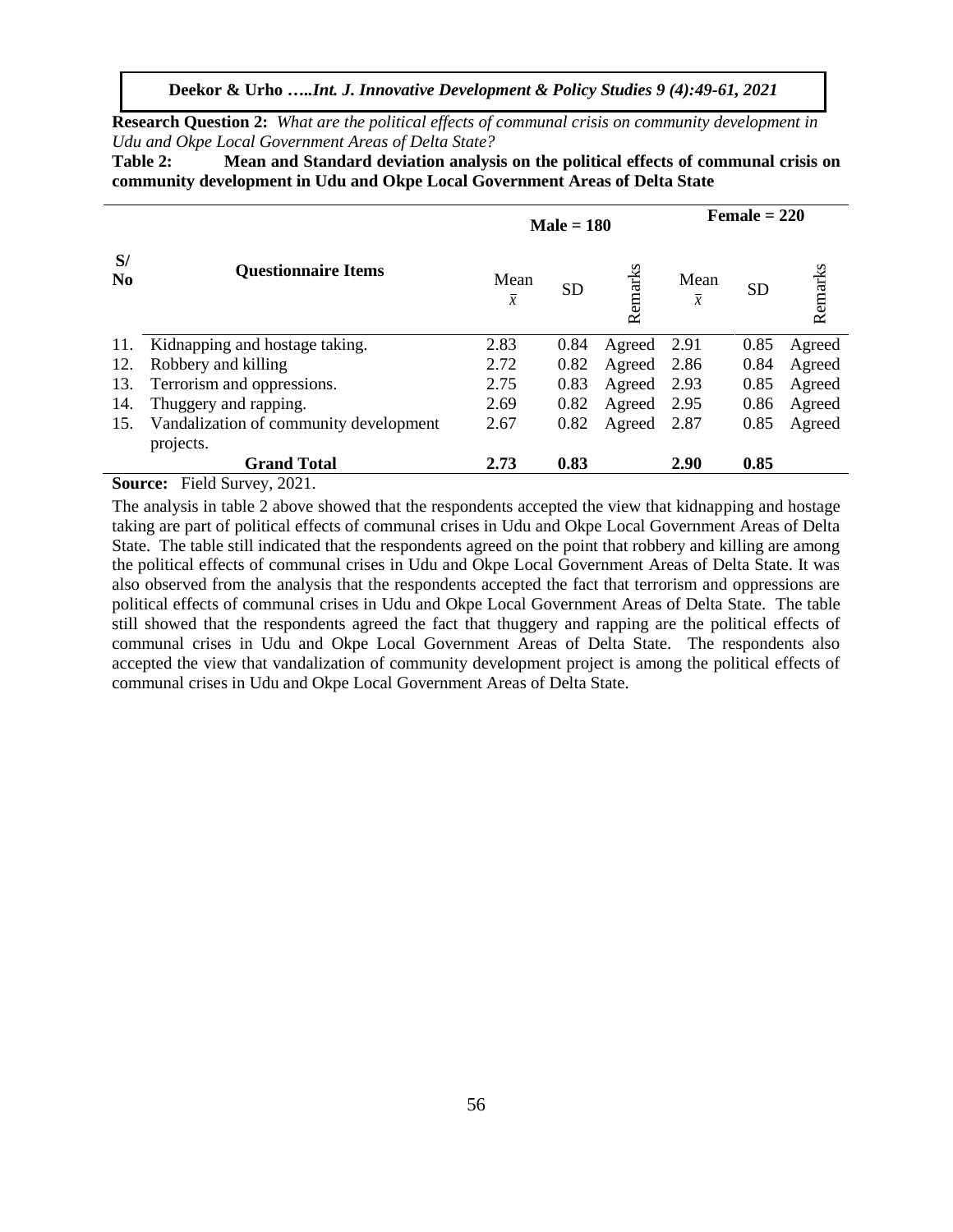**Deekor & Urho …***..Int. J. Innovative Development & Policy Studies 9 (4):49-61, 2021*

**Research Question 3:** *What are the economic impacts of communal crisis on community development in Udu and Okpe Local Government Areas of Delta State?*

**Table 3: Mean and Standard deviation analysis on the economic impacts of communal crisis on community development in Udu and Okpe Local Government Areas of Delta State**

|                      |                                                          |                        | $Male = 180$ |         | $Female = 220$         |           |         |  |
|----------------------|----------------------------------------------------------|------------------------|--------------|---------|------------------------|-----------|---------|--|
| S/<br>N <sub>0</sub> | <b>Questionnaire Items</b>                               | Mean<br>$\overline{x}$ | <b>SD</b>    | Remarks | Mean<br>$\overline{x}$ | <b>SD</b> | Remarks |  |
| 16.                  | Poor income generation.                                  | 2.72                   | 0.82         | Agreed  | 2.86                   | 0.84      | Agreed  |  |
| 17.                  | Poor accountability of income.                           | 2.67                   | 0.82         | Agreed  | 2.87                   | 0.85      | Agreed  |  |
| 18.                  | Embezzlement of funds                                    | 2.89                   | 0.85         | Agreed  | 2.95                   | 0.86      | Agreed  |  |
| 19.                  | Poor means of livelihood, lack of improved               | 2.86                   | 0.84         | Agreed  | 2.86                   | 0.84      | Agreed  |  |
|                      | farming/fishing skills, poor agricultural<br>production. |                        |              |         |                        |           |         |  |
| 20.                  | Poor management of community development                 | 2.78                   | 0.83         | Agreed  | 2.91                   | 0.85      | Agreed  |  |
|                      | projects, Rural-Urban migration of young                 |                        |              |         |                        |           |         |  |
|                      | people.                                                  |                        |              |         |                        |           |         |  |
|                      | <b>Grand Total</b>                                       | 2.78                   | 0.83         |         | 2.89                   | 0.85      |         |  |
| Source:              | Field Survey, 2021.                                      |                        |              |         |                        |           |         |  |

The data analysis in table 3 above revealed that the respondents accepted the view that poor income generation is an economic impact on communal crises in Udu and Okpe Local Government Areas of Delta State. The table still indicated that the respondents agreed the fact poor accountability of income is the economic impacts of communal crises in Udu and Okpe Local Government Areas of Delta State. It was also noticed from the analysis that high level of embezzlement of funds in the community lead to economic impacts of communal crises in Udu and Okpe Local Government Areas of Delta State. The table still showed that the respondents agreed on the fact that poor means o livelihood, lack of improved farming /fishing skills, poor agricultural production are among the economic impacts of communal crises in Udu and Okpe Local Government Areas of Delta State. The analysis still revealed that the respondents accepted the point that poor management of community development projects, rural-urban migration of young people are among the economic impacts in Udu and Okpe Local Government Areas of Delta State.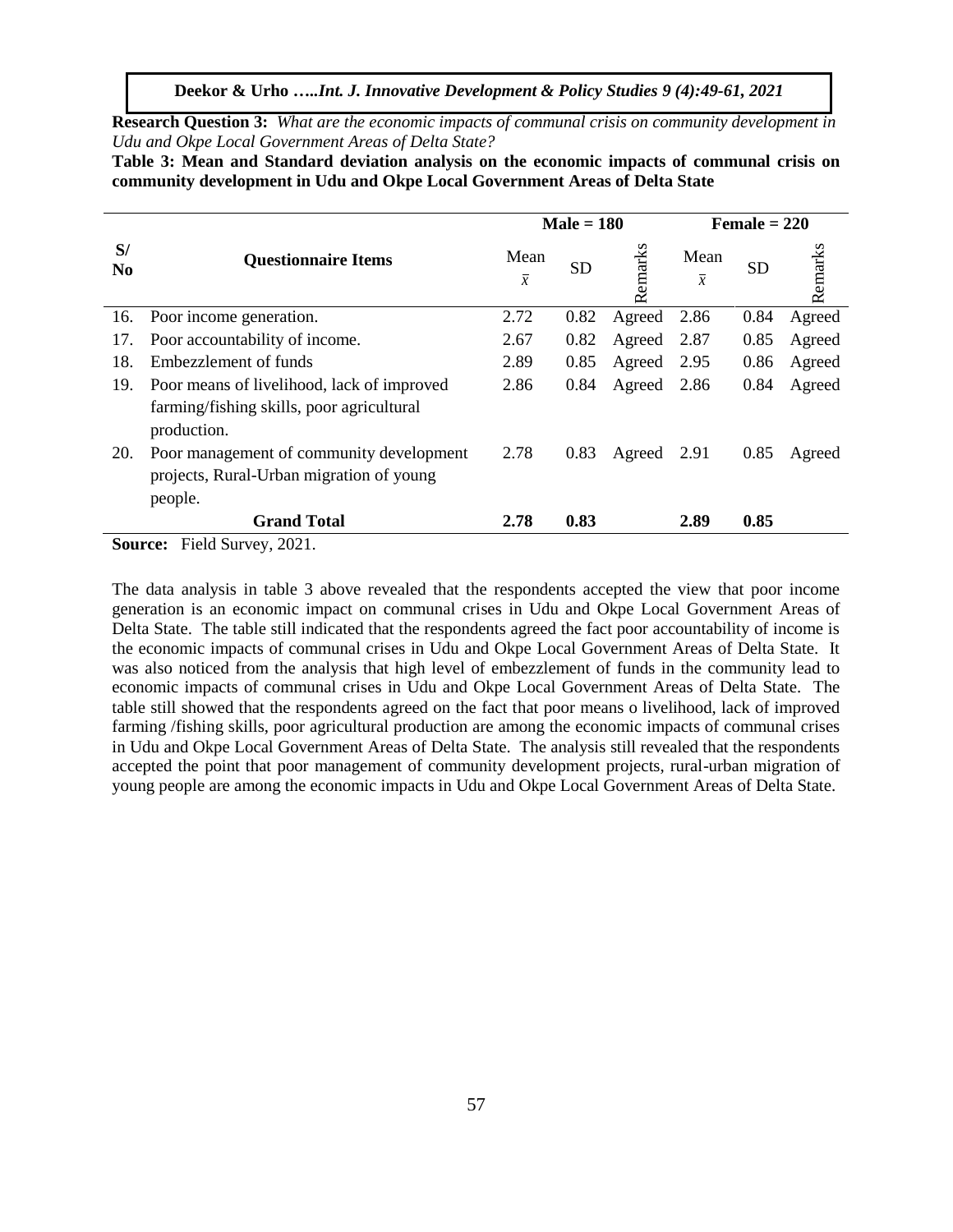# **Test of Hypotheses**

**Hypothesis 1:** There is no significant difference in the mean rating of the male and female responses on the social effects of communal crises and community development in Udu and Okpe Local Government Areas of Delta State.

**Table 4: Z-test Analysis of significant difference in the mean rating of the male and female responses on the social effects of communal crises and community development in Udu and Okpe Local Government Areas of Delta State.**

| <b>Status</b> | N   | Mean | Standard         | Df<br>Std. |                  | z-cal | z-crit | <b>Decision</b> |
|---------------|-----|------|------------------|------------|------------------|-------|--------|-----------------|
|               |     | X    | <b>Deviation</b> |            | Error            |       |        |                 |
| Male          | 180 | 2.90 | 0.85             |            |                  |       |        |                 |
|               |     |      |                  | 398        | $0.17$ 1.24 1.96 |       |        | Accepted        |
| Female        | 220 | 2.97 | 0.86             |            |                  |       |        |                 |

The analysis on Table 4 indicates that the z-cal of 1.24 is smaller than the z-crit of 1.96. Therefore, the calculated z-ratio is not statistically significant at a 0.05 level of significance since it is smaller than the given critical value of z-ratio. Therefore, the hypothesis 2 is thus accepted and the conclusion is that there is no significant difference in the mean rating of the male and female responses on the social effects of communal crises and community development in Udu and Okpe Local Government Areas of Delta State. **Hypothesis 2:** There is no significant difference in the mean rating of the male and female responses on

the effects of communal crises and community development in Udu and Okpe Local Government Areas of Delta State.

|  |                                        | Table 5: Z-test Analysis of significant difference in the mean rating of the male and female |  |  |  |  |  |
|--|----------------------------------------|----------------------------------------------------------------------------------------------|--|--|--|--|--|
|  |                                        | responses on the effects of communal crises and community development in Udu and Okpe Local  |  |  |  |  |  |
|  | <b>Government Areas of Delta State</b> |                                                                                              |  |  |  |  |  |

| <b>Status</b> | N   | <b>Mean</b>  | Standard Df. Std. |     |              |                  | z-cal z-crit | <b>Decision</b> |
|---------------|-----|--------------|-------------------|-----|--------------|------------------|--------------|-----------------|
|               |     | $\mathbf{X}$ | <b>Deviation</b>  |     | <b>Error</b> |                  |              |                 |
| Male          | 180 | 2.73         | 0.83              |     |              |                  |              |                 |
|               |     |              |                   | 398 |              | $0.17$ 1.29 1.96 |              | Accepted        |
| Female        | 220 | 2.90         | 0.85              |     |              |                  |              |                 |

The analysis on table 5 shows that the z-cal of 1.29 is smaller than the z-crit of 1.96. Therefore, the calculated z-ratio is not statistically significant at a 0.05 level of significance since it is smaller than the given critical value of z-ratio. Therefore, the hypothesis 3 is thus accepted and the conclusion is that there is no significant difference in the mean rating of the male and female responses on the effects of communal crises and community development in Udu and Okpe Local Government Areas of Delta State.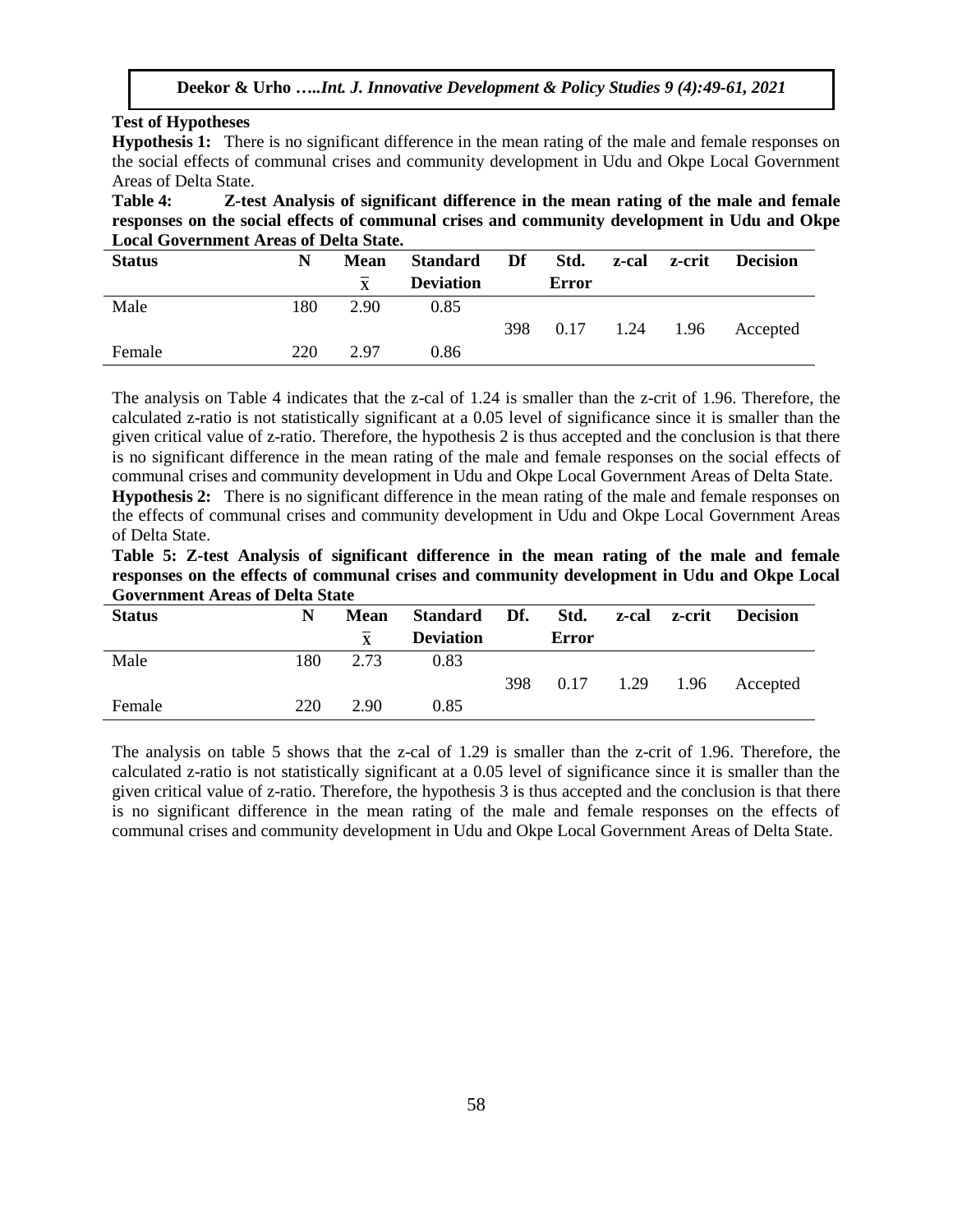**Hypothesis 3:** There is no significant difference in the mean rating of the male and female responses on the economic impacts of communal crises and community development in Udu and Okpe Local Government Areas of Delta State.

**Table 6: Z-test Analysis of significant difference in the mean rating of the male and female responses on the economic impacts of communal crises and community development in Udu and Okpe Local Government Areas of Delta State.**

| <b>Status</b> | N   | <b>Mean</b>  |                  | Standard Df. Std. z-cal z-crit Decision |       |  |                         |
|---------------|-----|--------------|------------------|-----------------------------------------|-------|--|-------------------------|
|               |     | $\mathbf{x}$ | <b>Deviation</b> |                                         | Error |  |                         |
| Male          | 180 | 2.78         | 0.83             |                                         |       |  |                         |
|               |     |              |                  | 398                                     |       |  | 0.17 0.19 1.96 Accepted |
| Female        | 220 | 2.89         | 0.85             |                                         |       |  |                         |

The analysis on table 6 reveals that the z-cal of 0.19 is smaller than the z-crit of 1.96. Therefore, the calculated z-ratio is not statistically significant at a 0.05 level of significance since it is smaller than the given critical value of z-ratio. Therefore, the hypothesis 4 is thus accepted and the conclusion is that there is no significant difference in the mean rating of the male and female responses on the economic impacts of communal crises and community development in Udu and Okpe Local Government Areas of Delta State.

## **DISCUSSION OF THE FINDINGS**

The following are the findings of the study which are based on the data analysis:

**The Findings in Research Question 1: The social effects of communal crises on community development in Udu and Okpe Local Government Areas of Delta State** 

The findings of the study indicates that lack of empowerment, high level of poverty, frustration of people, ignorance, inferiority complex, poor healthcare services and insecurity of community projects are among the social effects of communal crises in Udu and Okpe Local Government Areas of Delta State. The finding is in the same line with Aja (2009) who observed that communal crises have a lot of social effects on community development just like a sword with two sharp edges. Okparanma (2009) asserts that lack of empowerment and social amenities are some of the social effects of communal crises. Therefore, the null hypotheses 2 was accepted and concluded that there is a significant difference in the mean rating of male and female responses on thesocial effects of communal crises in Udu and Okpe Local Government Areas of Delta State.

# **The findings in Research Question 2: The political effects of communal crises on community development in Udu and Okpe Local Government Areas of Delta State.**

The study also shows that kidnapping, hostage taking, arm robbery, killing, terrorism, oppressions, thurggery, rapping and vanderlization of community development projects are among the political effects of communal crises in Udu and Okpe Local Government Areas of Delta State. The study is in collaboration with Francis (2008), who observed that there are so many political effects of communal crises in Udu and Okpe Local Government Areas of Delta State. However, the null hypothesis 3 was accepted and concluded that there is a significant difference in the mean rating of the male and female responses on the political effects of communal crises in Udu and Okpe Local Government Areas of Delta State.

# **The findings in Research Question 3: The economic impacts of communal crises on community development in Udu and Okpe Local Government Areas of Delta State.**

The findings of the study reveals that poor income generation, poor accountability of income, embezzlement of funds, poor means of livelihood, lack of improved farming/ fishing skills, poor agricultural production and poor management of community development projects/rural-urban migration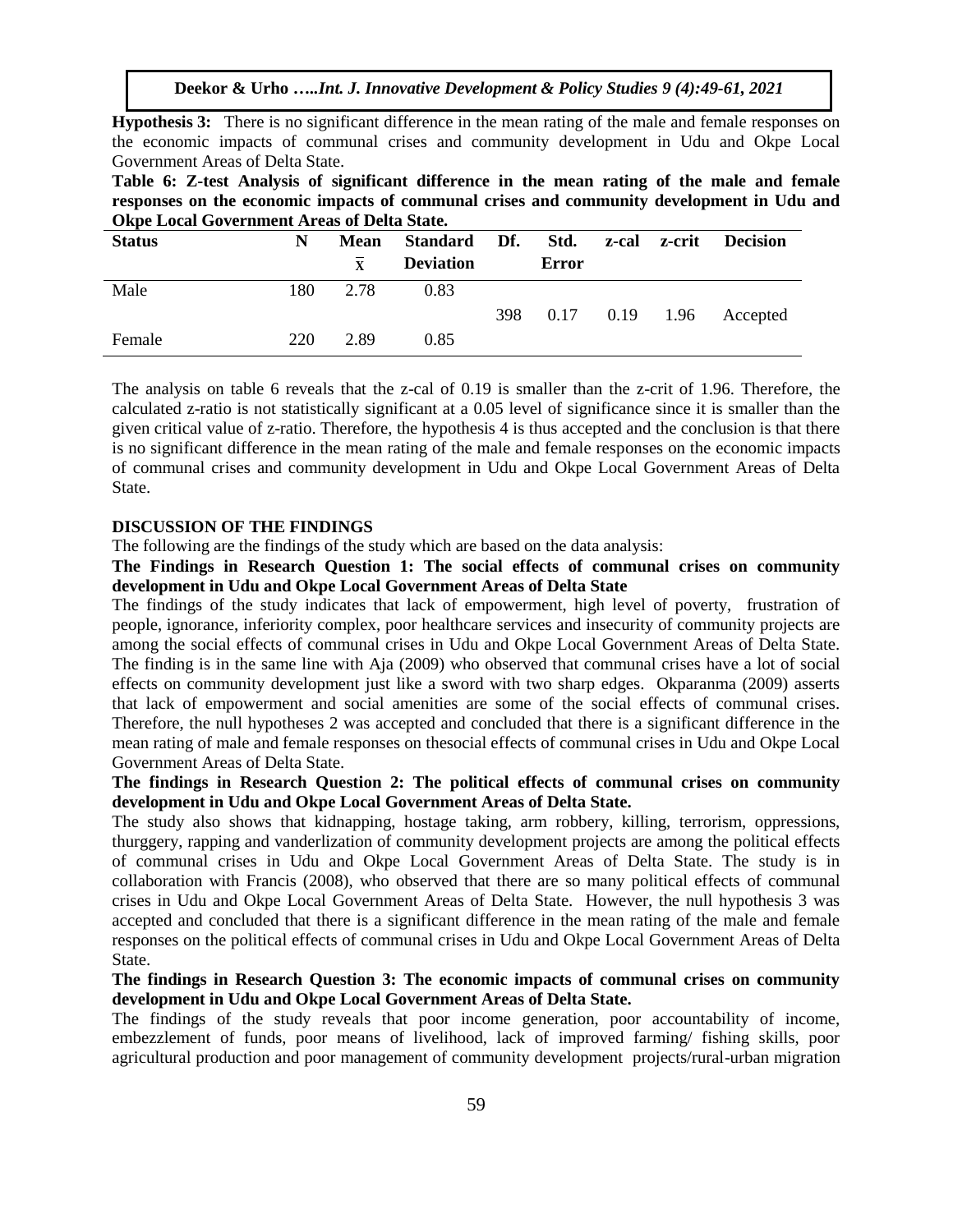of young people are among the economic impacts of communal crises in Udu and Okpe Local Government Areas of Delta State. The finding is in the same view with Claude (2008), who states that communal crises have negative impacts or effects on the community economy. Nevertheless, the null hypothesis 4 was accepted and concluded that there is a significant difference in the mean rating of male and female responses on the economic impacts of communal crises in Udu and Okpe Local Government Areas of Delta State.

#### **CONCLUSION**

Based on the findings of the study, the researcher concludes that poor mechanism for rational community leadership, deprivation of resource control, marginalization of certain group, embezzlement of community funds, injustice and lack of clearly defined boundary and land dispute are the causes of communal crises. Evidence from the study indicates that lack of empowerment; poverty, frustration, ignorance, inferiority complex; poor healthcare services and insecurity are among the social effects of communal crises. Therefore, it is concluded that communal crises have negative social effects on community development.

The study still deduced that communal crises have negative political effects hence kidnapping, hostage taking, robbery, killing, terrorism, oppressions, thuggery rapping and vandalization of community development projects are politically motivated now. The study also concluded that communal crises have negative economic impacts on community development hence communal crises result to poor income generation, poor accountability of income, embezzlement of funds, poor means of livelihood and poor management of community development projects.

## **RECOMMENDATIONS**

Based on the findings of the study, the following recommendations were made to ensure that the study achieves its objectives:

- 1. Government through the community leaders should organize enlightenment campaign on the social effects of communal crises.
- 2. Multi-national companies and government should engage the youths meaningfully on empowerment or employment to reduce the rate of communal crises hence it has political effects on the people.
- 3. Community leader should be subjected to leadership training hence it will help them to address issue of poor income generation, poor accountability of income, embezzlement and poor management of community projects.

## **REFERENCES**

- Aja, A. (2009). *Basic Concepts of Conflict.* Peace Studies and Conflict Resolution in Nigeria. Ibadan: Spectrum Books Limited.
- Anifowose, R. (1982). *Violence and Politics in Nigeria: The Yoruba and Tiv Experience.* New York: Nok Publishers.
- Asuni, J. B. (2002). *Academic Associates Peace Works*, in the Niger Delta. Ibadan: Spectrum Book Ltd.
- Barikor, C.N. (2005). *Management with Emphasis on' Adult Education*. New Owerri: Springfield Publishers Ltd.
- Bassey, C.O. (2001)'. Framework for the Conflict Transformation Project in Warn. Ibadan: Spectrum Books Ltd.
- Berkowitz, L. (1962). *Aggression: A Sociological Analysis.* New York: McGraw Hill.
- Best S.G. (2005). The Methods of Conflict Resolution and Transformation. Introduction to Peace and Conflict Studies in West Africa. Ibadan: Spectrum Books Ltd.
- Botes, J. (2011). Conflict Transformation: A Debate over semantics or a Crucial Shift in the Theory and Practice of Peace and Conflict Studies. *International Journal of Peace Studies*. Autumn/Winter, 6(2).